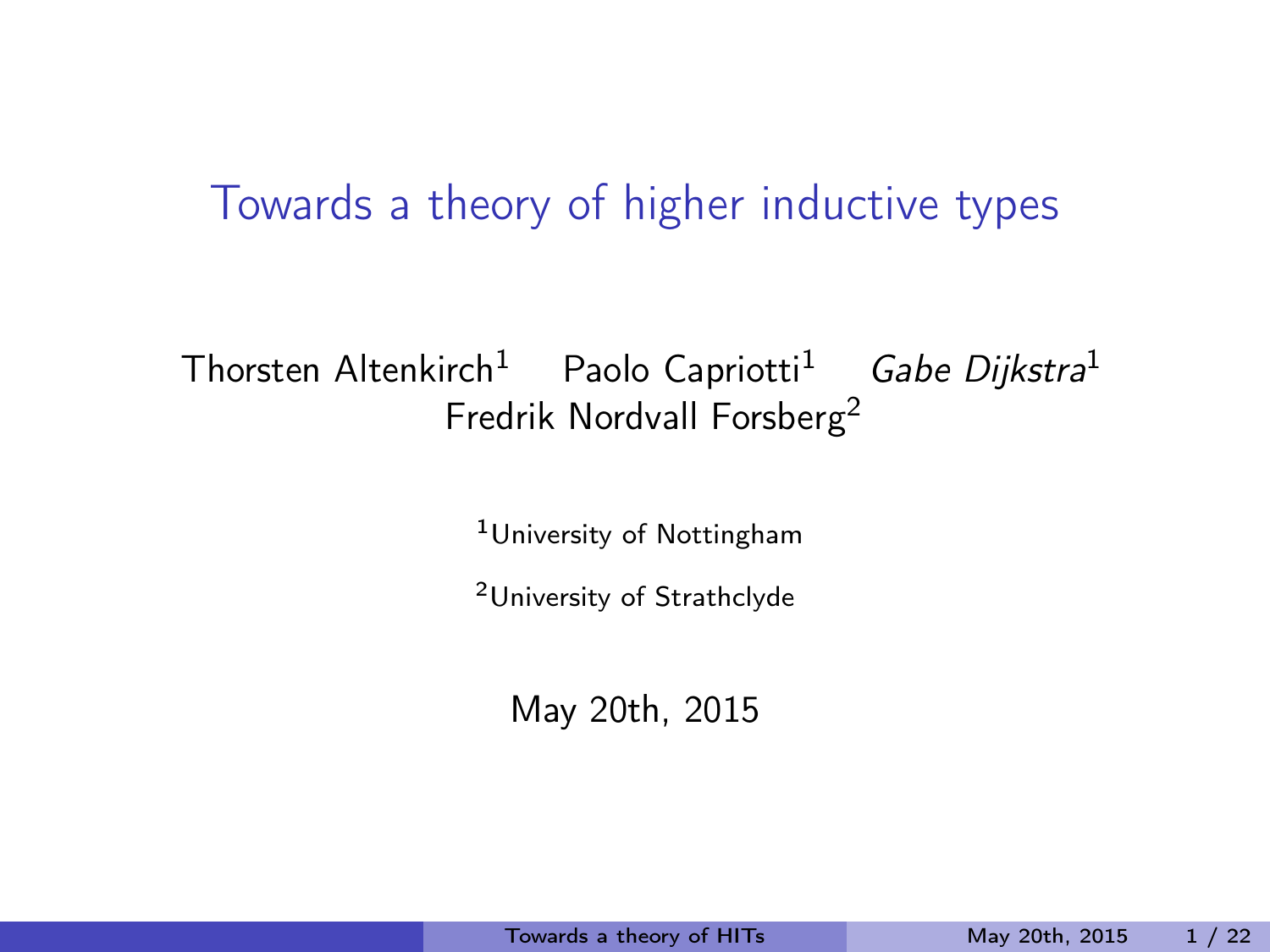Our is goal is to:

- Define a general class of higher inductive types
- Akin to W-types
- **•** Building upon Shulman and Lumsdaine's semantics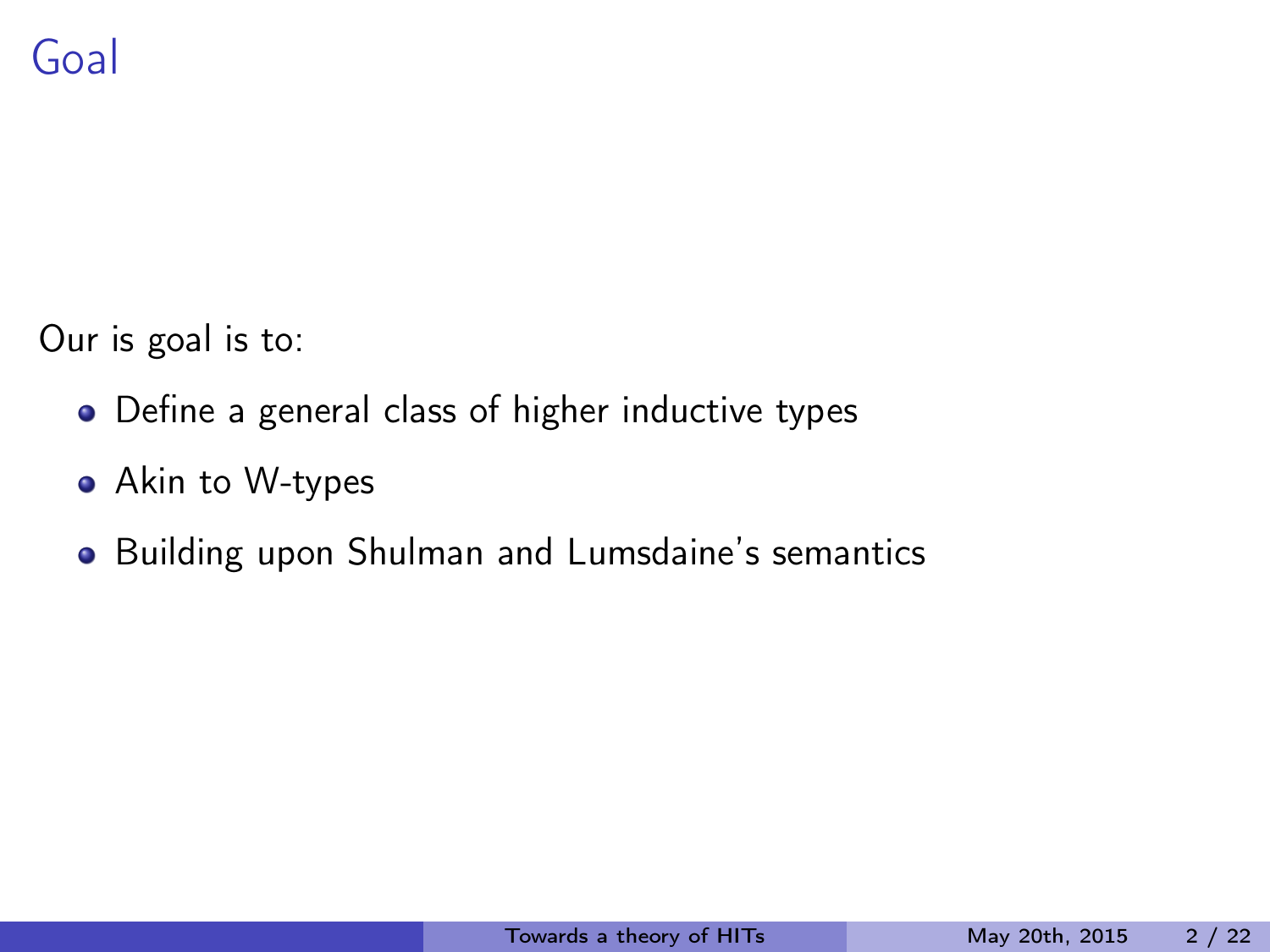Ordinary inductive types:

data  $T$  : Type where  $c_0$ :  $F_0$   $T \rightarrow T$ . . .  $c_k$  :  $F_k$   $T \rightarrow T$ 

where every  $F_i\colon Type\to Type$  is a (strictly positive) functor.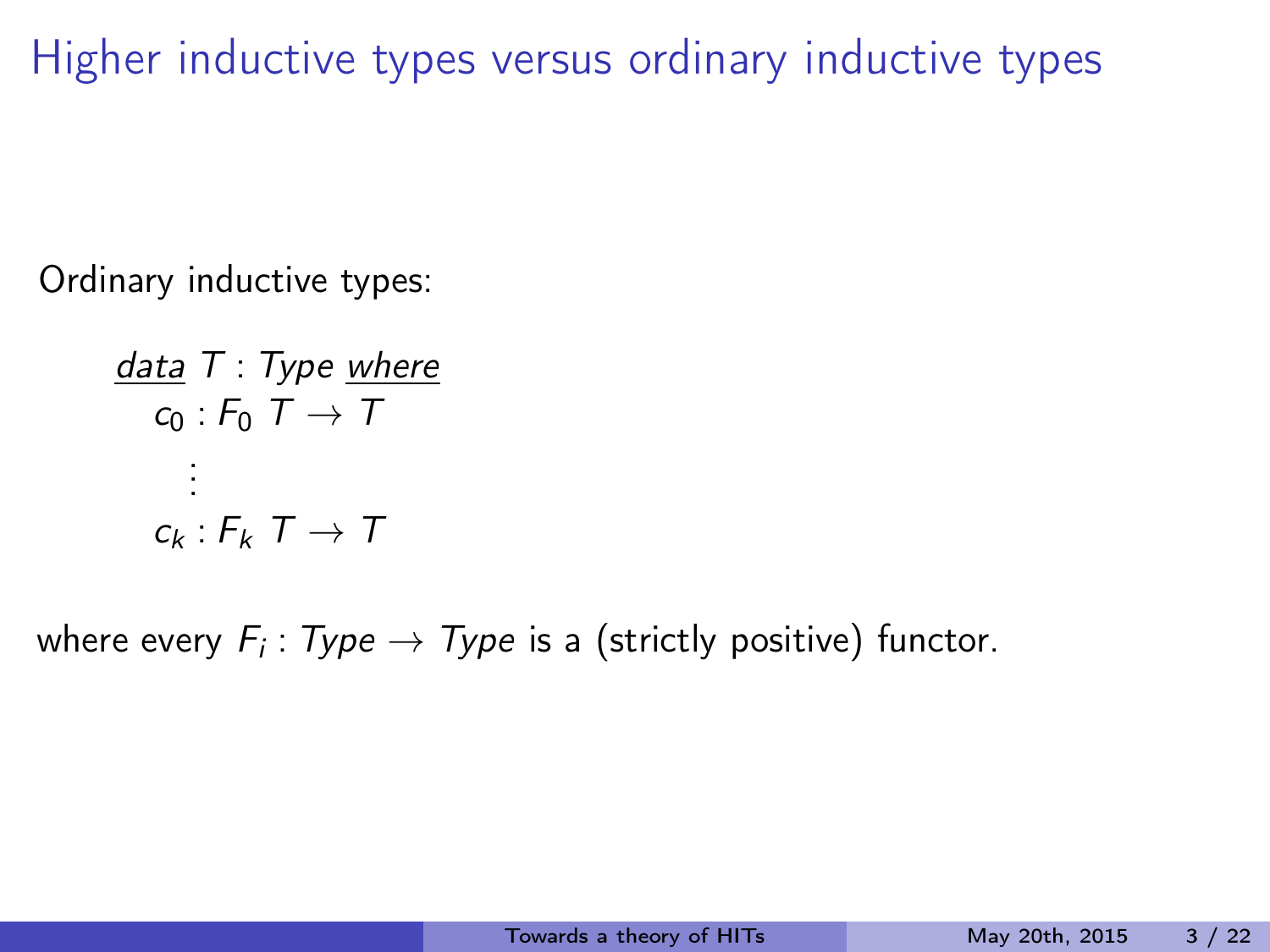Ordinary inductive types:

data  $T$  : Type where  $c: F_0$   $\overline{T} + \ldots + F_k$   $\overline{T} \rightarrow \overline{T}$ 

where every  $F_i\colon Type\to Type$  is a (strictly positive) functor.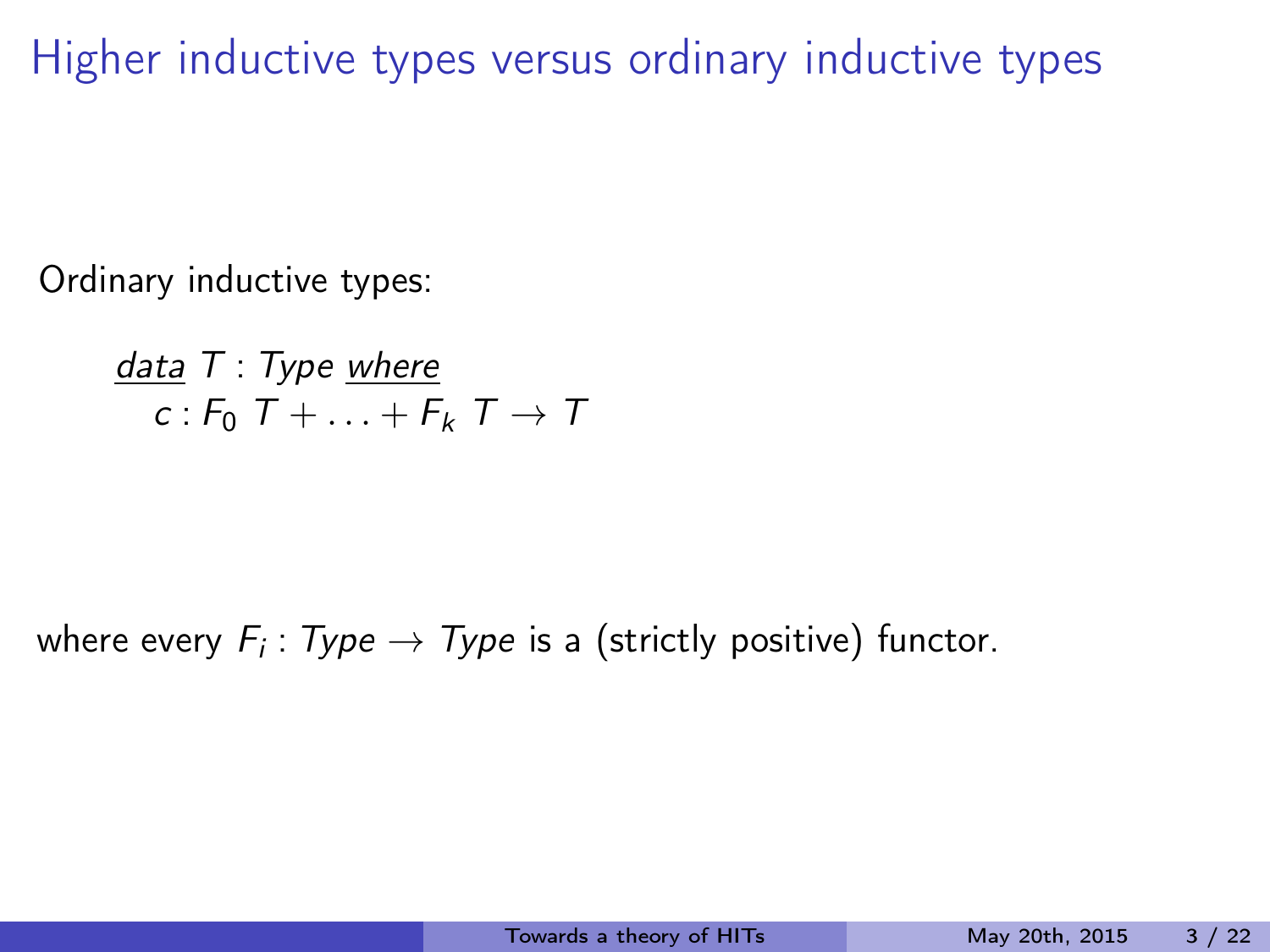Ordinary inductive types:

data  $T$  : Type where  $c : F T \rightarrow T$ 

where  $F: Type \rightarrow Type$  is a (strictly positive) functor.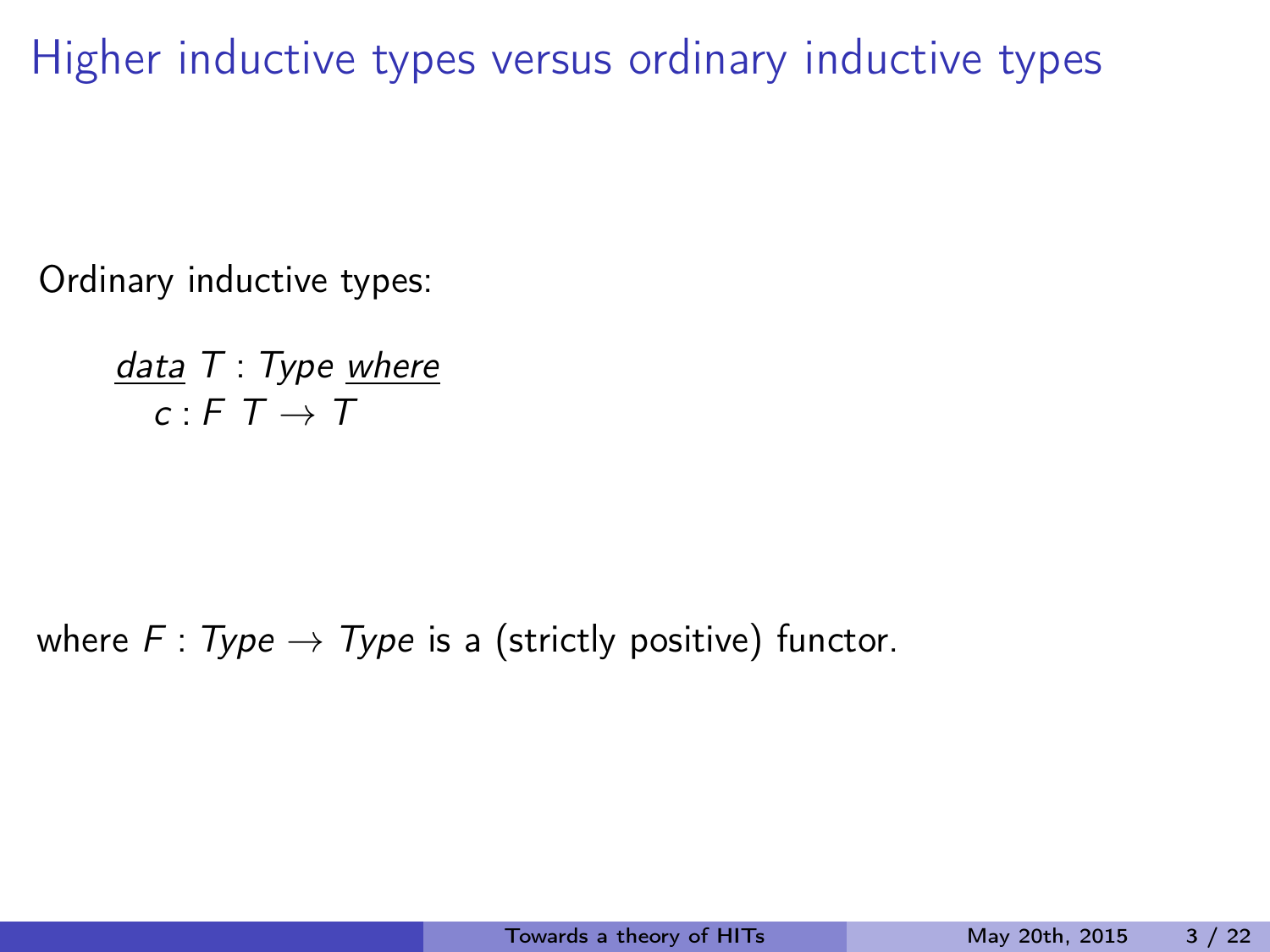Higher inductive types, e.g. the circle:

<u>data</u> S<sup>1</sup> : Type <u>where</u>  $base : S^1$ loop : base  $=$ <sub>51</sub> base

- Dependencies on previous constructors
- $\bullet$  Higher constructors: target of constructors not always T, but can also be an iterated path space of T.

Single functor  $Type \rightarrow Type$  no longer suffices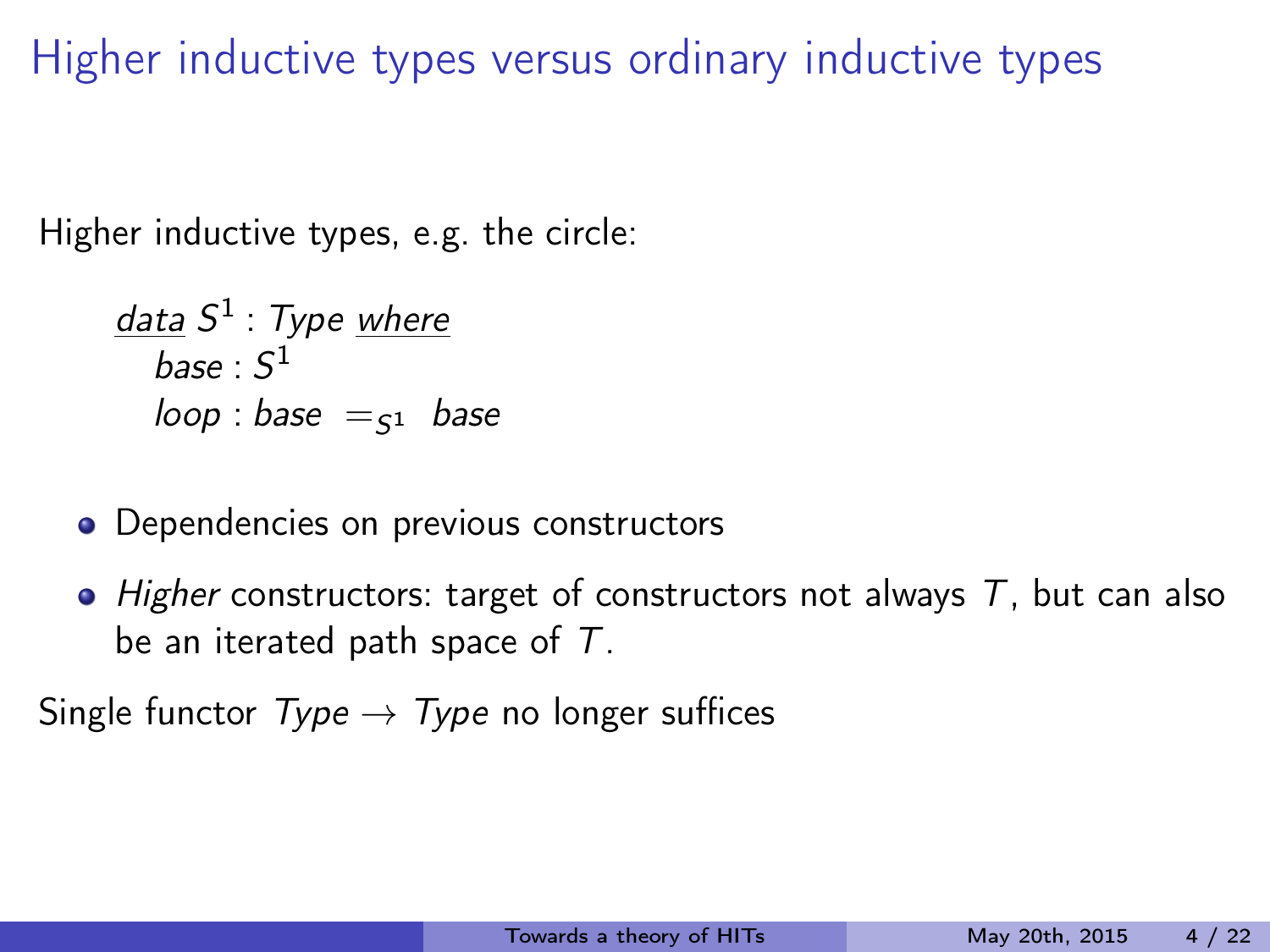Higher inductive types, e.g. propositional truncation:

 $data||A||$  : Type where  $[\_] : A \rightarrow ||A||$ trunc :  $(x y : ||A||) \rightarrow x = y$ 

- Dependencies on previous constructors
- $\bullet$  Higher constructors: target of constructors not always T, but can also be an iterated path space of T.

Single functor  $Type \rightarrow Type$  no longer suffices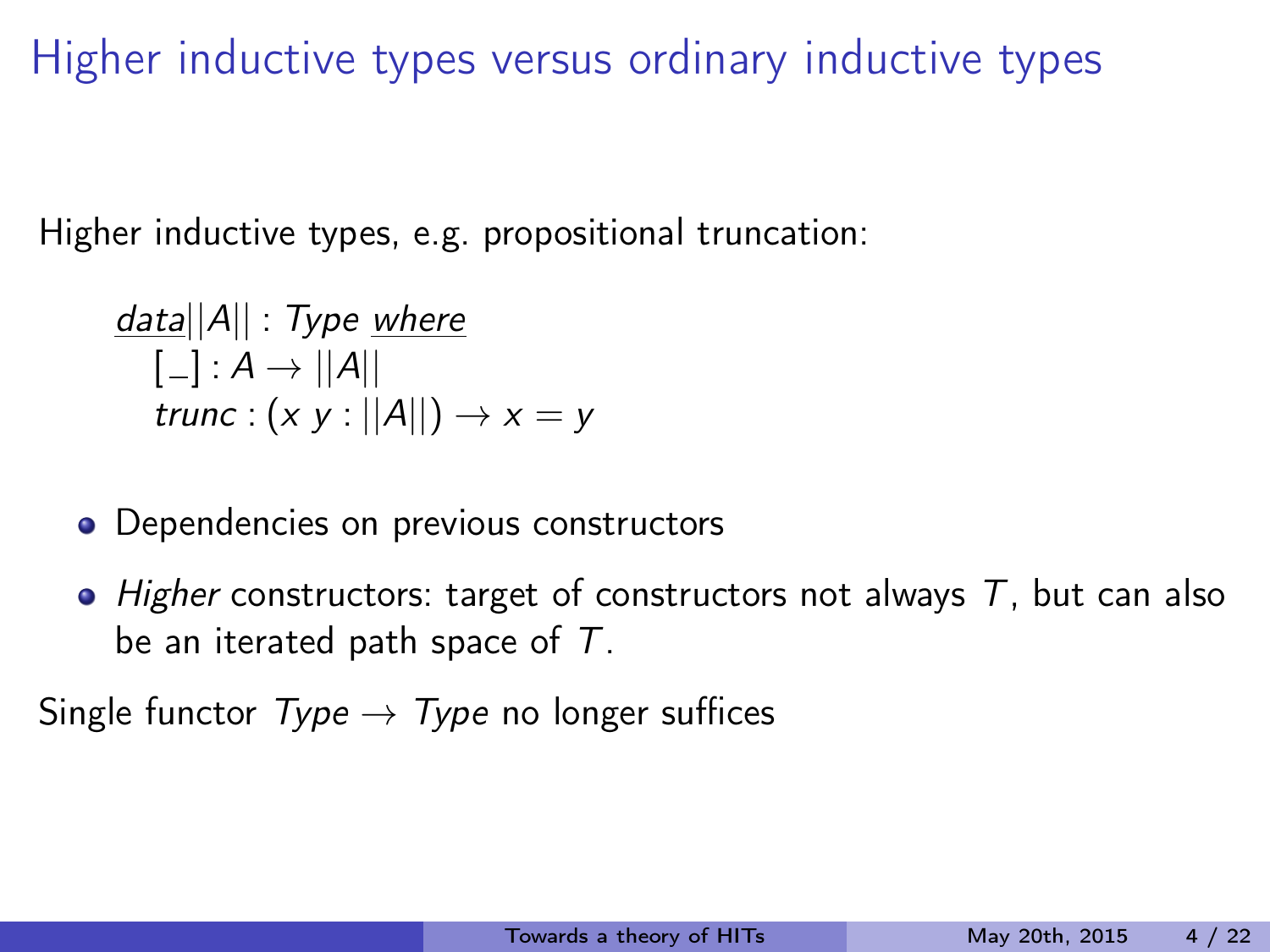## General framework

Constructors are dependent dialgebras:

$$
\frac{data T: Type \text{ where } C_0: (x : F_0 T) \longrightarrow G_0 (T, x) \n C_1: (x : F_1 (T, c_0)) \longrightarrow G_1 ((T, c_0), x) \n \vdots \n C_k: (x : F_k (T, c_0, \ldots, c_{k-1})) \rightarrow G_k ((T, c_0, \ldots, c_{k-1}), x)
$$

We will call:

- $\bullet$  Every  $F_i$  an *argument* functor
- $\bullet$  Every  $G_i$  a target functor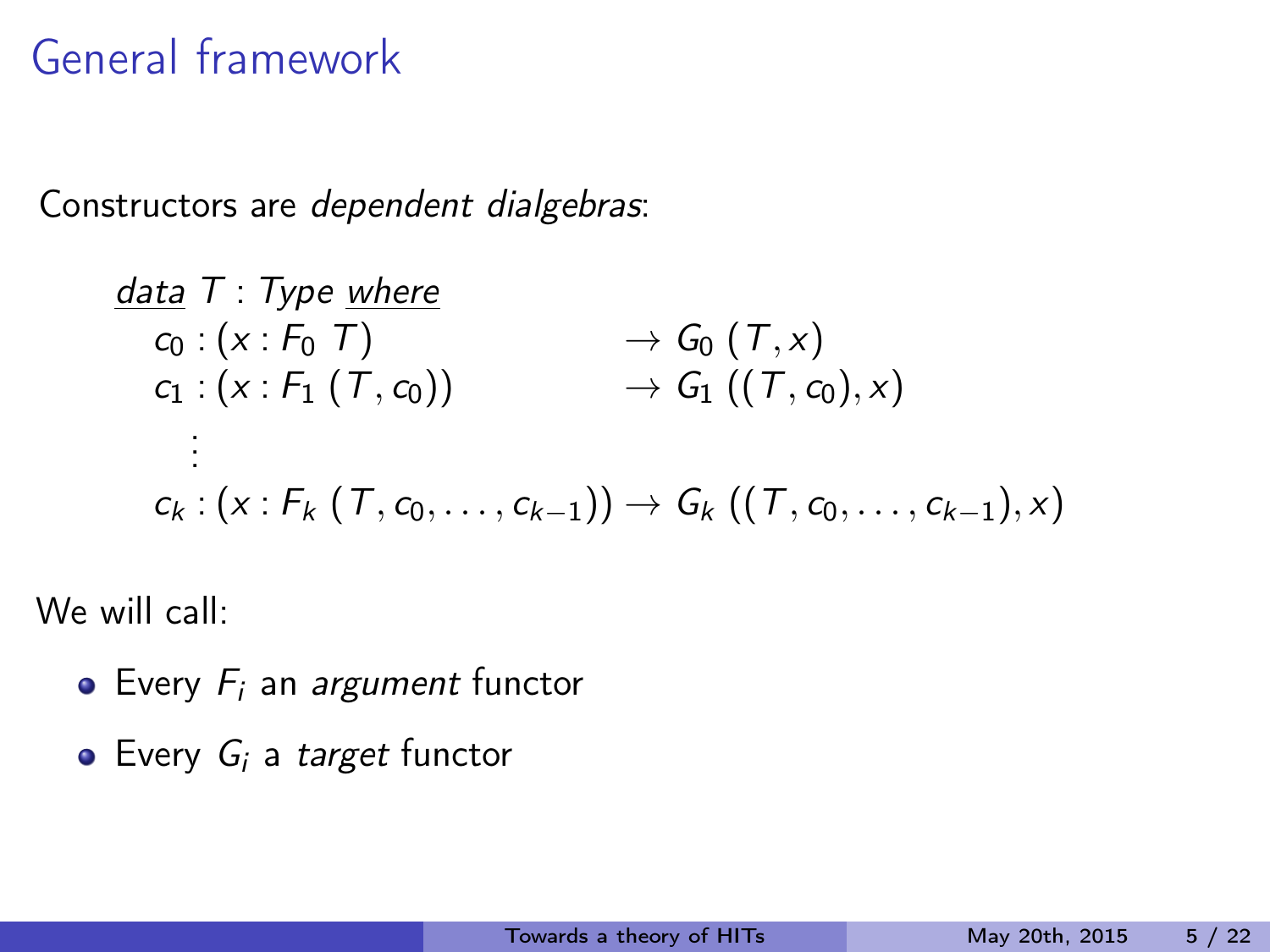## General framework – example: interval

The interval type:

data I : Type where zero : I one : I  $seg : zero = one$ 

Argument functors:

 $F_0 X$  :  $\equiv 1$   $(F_0 : Type \rightarrow Type)$  $F_1 (X, z)$  :  $\equiv 1$   $(F_1 : (F_0, G_0)$ -alg  $\rightarrow$  Type)  $F_2$   $(X, z, o)$   $\equiv 1$   $(F_2 : (F_1, G_1)$ -alg  $\rightarrow Type)$ 

Target functors:

$$
G_0(X, x) := X \t(G_0: \int_{Type} F_0 \to Type) G_1 ((X, z) , x) := X \t(G_1: \int_{(F_0, G_1) - \text{alg}} F_1 \to Type) G_2 ((X, z, o), x) := (z = o) (G_2: \int_{(F_1, G_1) - \text{alg}} F_2 \to Type)
$$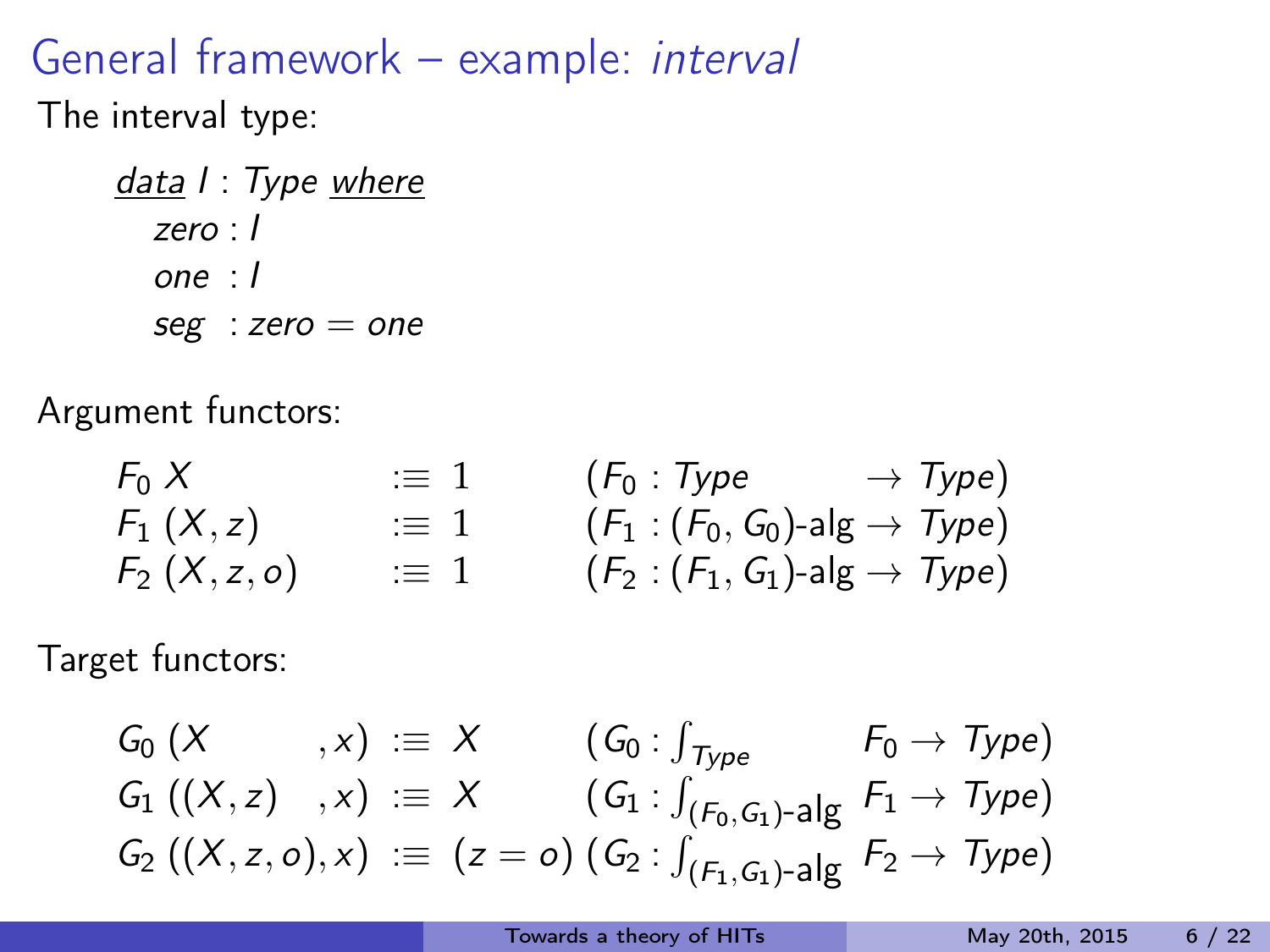## General framework – example: interval

The interval type:

| data I : Type where |                                            |  |
|---------------------|--------------------------------------------|--|
| zero : I            |                                            |  |
| one : l             |                                            |  |
|                     | $\mathop{\rm seg}\nolimits$ : zero $=$ one |  |

Argument functors:

Category of elements: objects:  $(X : Type) \times F_0 X$ morphisms  $(X, x) \rightarrow (Y, y)$ :  $(f : X \rightarrow Y) \times (F_0 f x = y)$ 

$$
F_0 X
$$
 := 1  $(F_0 : Type \rightarrow Type)$   
\n $F_1(X, z)$  := 1  $(F_1 : (F_0, G_0)$ alg  $\rightarrow Type)$   
\n $F_2(X, z, o)$  := 1  $(F_2 : (F_1, G_1)$ -alg  $\rightarrow Type)$ 

Target functors:

$$
G_0(X, x) := X \t(G_0: \int_{Type} F_0 \to Type) G_1 ((X, z) , x) := X \t(G_1: \int_{(F_0, G_1)-alg} F_1 \to Type) G_2 ((X, z, o), x) := (z = o) (G_2: \int_{(F_1, G_1)-alg} F_2 \to Type)
$$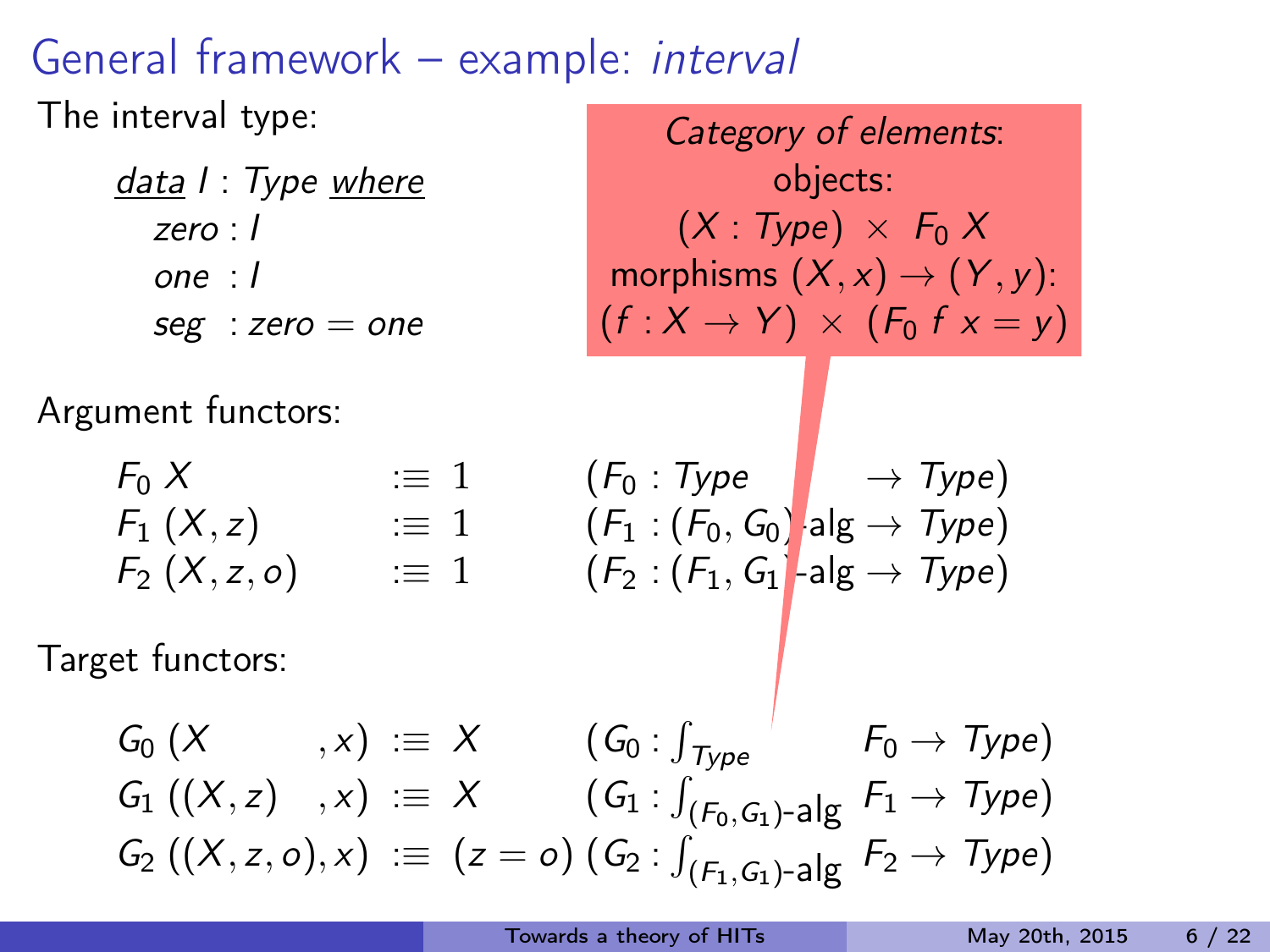## General framework

Constructors are dependent dialgebras:

$$
c:(x:F X)\to G(X,x)
$$

where

- $\bullet \mathbb{C}$  : Cat
- $F: \mathbb{C} \to Type$  (argument functor)
- $G: \int_{\mathbb{C}} \ F \to \mathcal{Ty}$ pe (target functor)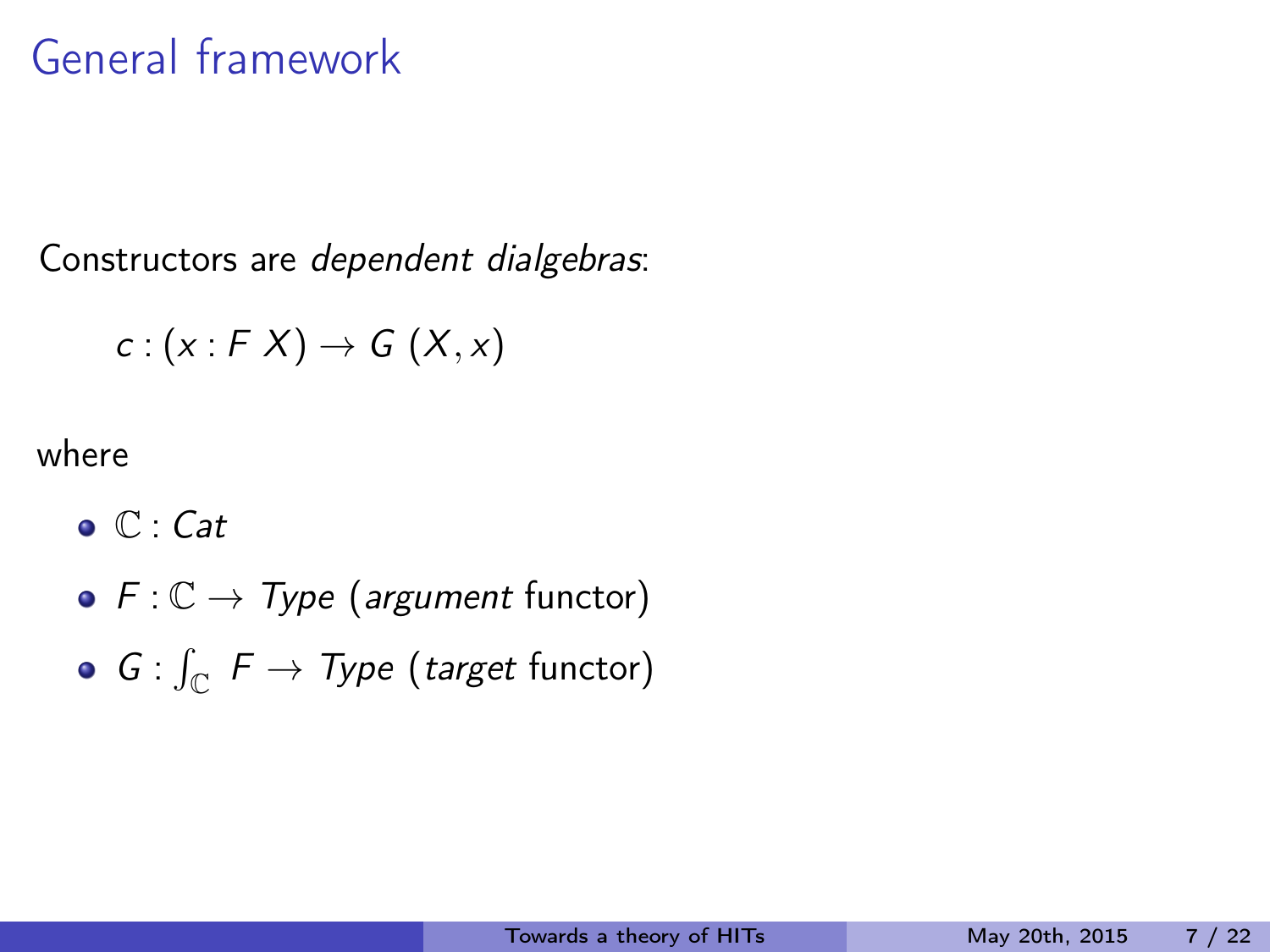### General framework – 0-constructors

0-constructors are of the form:

$$
c:(x:F\ X)\to U\ X
$$

where

- $\bullet \mathbb{C}$  : Cat with a forgetful functor  $U : \mathbb{C} \rightarrow Type$
- $F: \mathbb{C} \to Type$
- $G: \int_{\mathbb{C}} \ \digamma \rightarrow \mathcal{Ty}$ pe

 $G(X, x) := U X$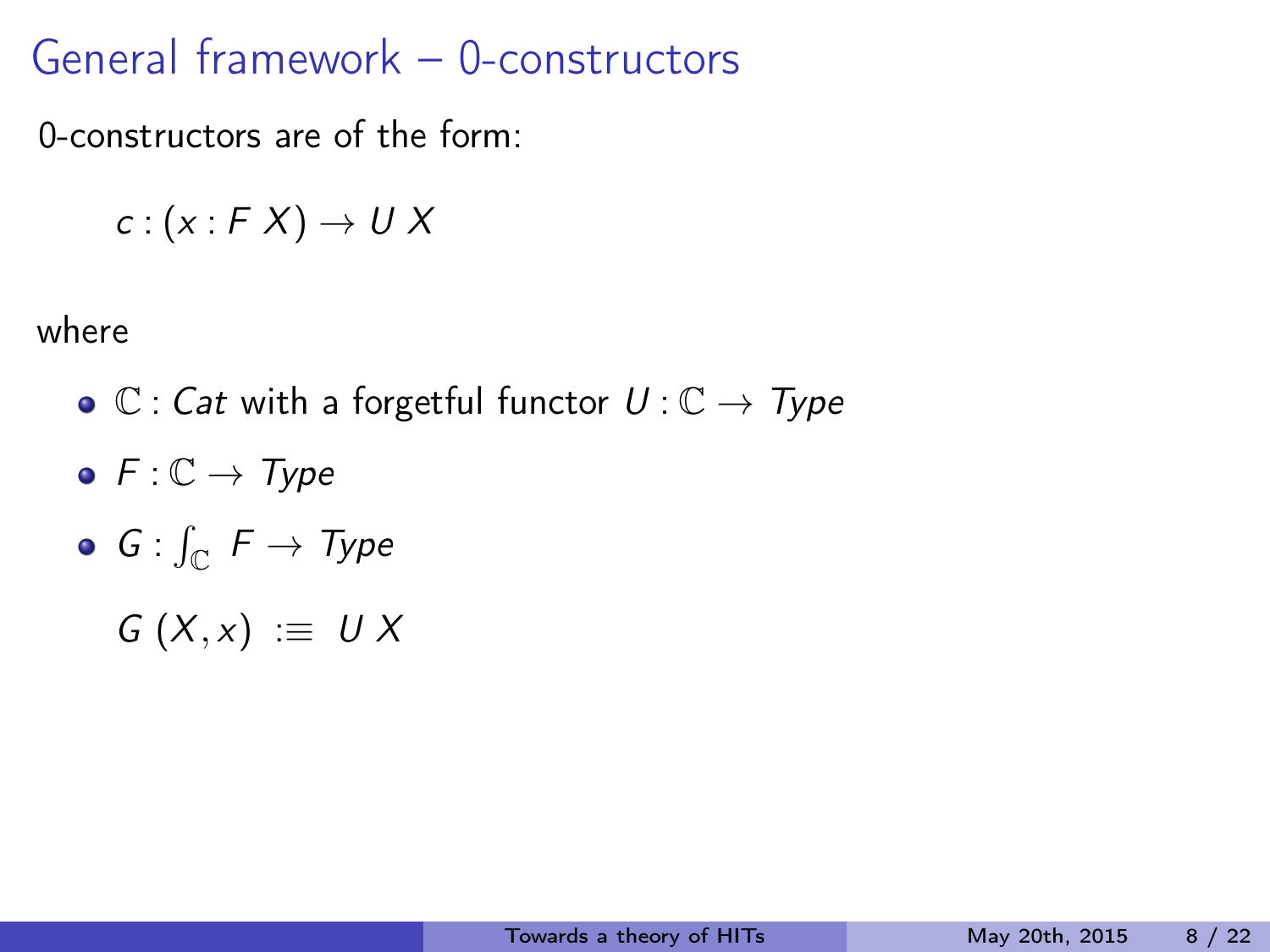## General framework – 1-constructors

1-constructors are of the form:

$$
c:(x:F X)\to (l_0 X x=r_0 X x)
$$

where

- C : Cat with a forgetful functor  $U: \mathbb{C} \to Type$
- $F: \mathbb{C} \to Type$
- $G: \int_{\mathbb{C}} \ \digamma \rightarrow \mathcal{Ty}$ pe

 $\bullet$   $l_0$   $r_0$  :  $F \rightarrow U$ 

$$
G(X,x) := (I_0 X x = r_0 X x)
$$

We call this G functor  $Eq_0$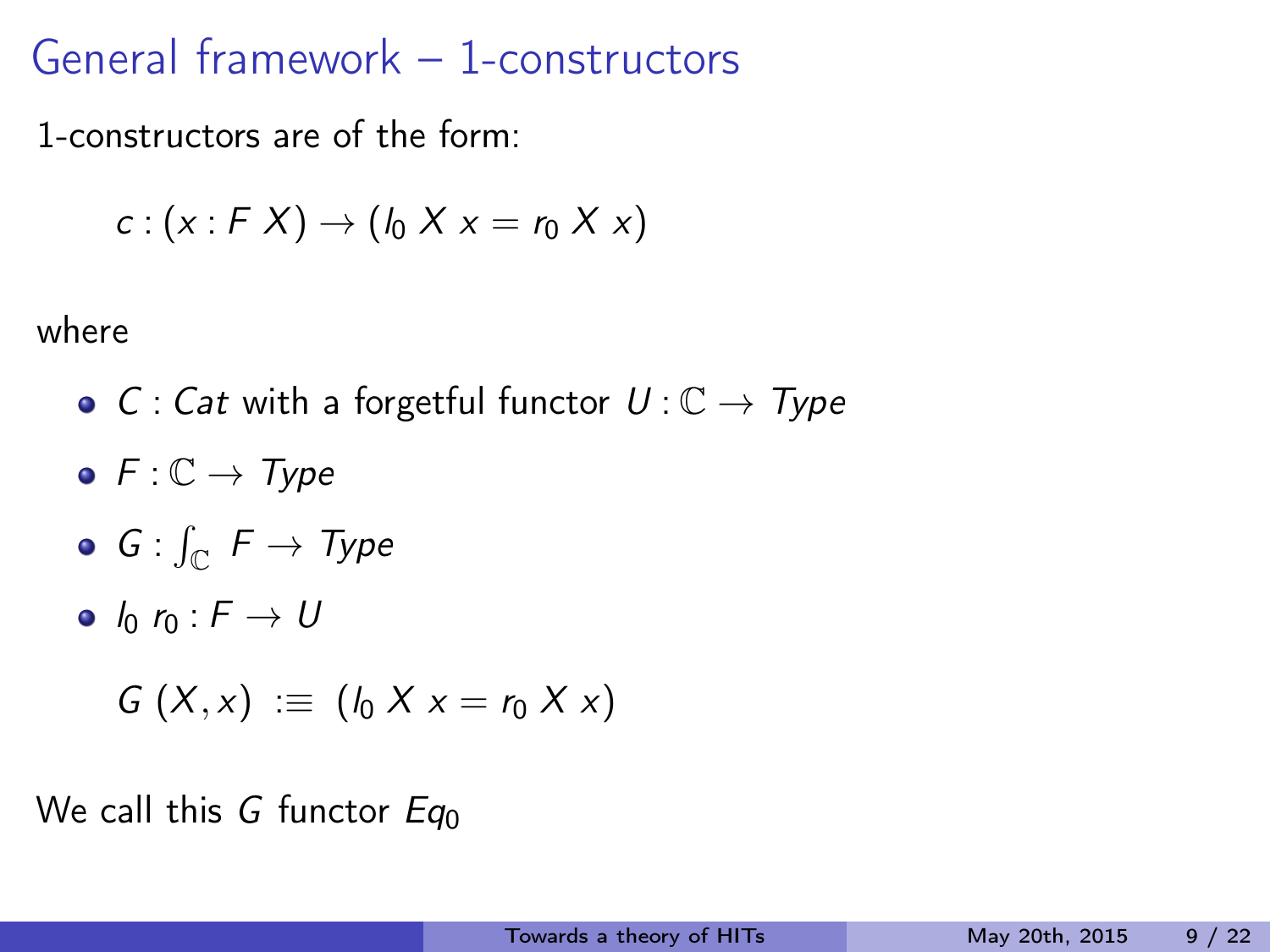### General framework – 2-constructors

For 2-constructors:

$$
c:(x:F X)\to (l_1 X x=r_1 X x)
$$

where

•  $l_0 r_0 : F \to U$  (with  $Eq_0 (X, x) := (l_0 X x = r_0 X x)$ ) •  $l_1$   $r_1 : 1 \to Eq_0$  (with  $Eq_1 (X, x) := (l_1 X x = r_1 X x)$ )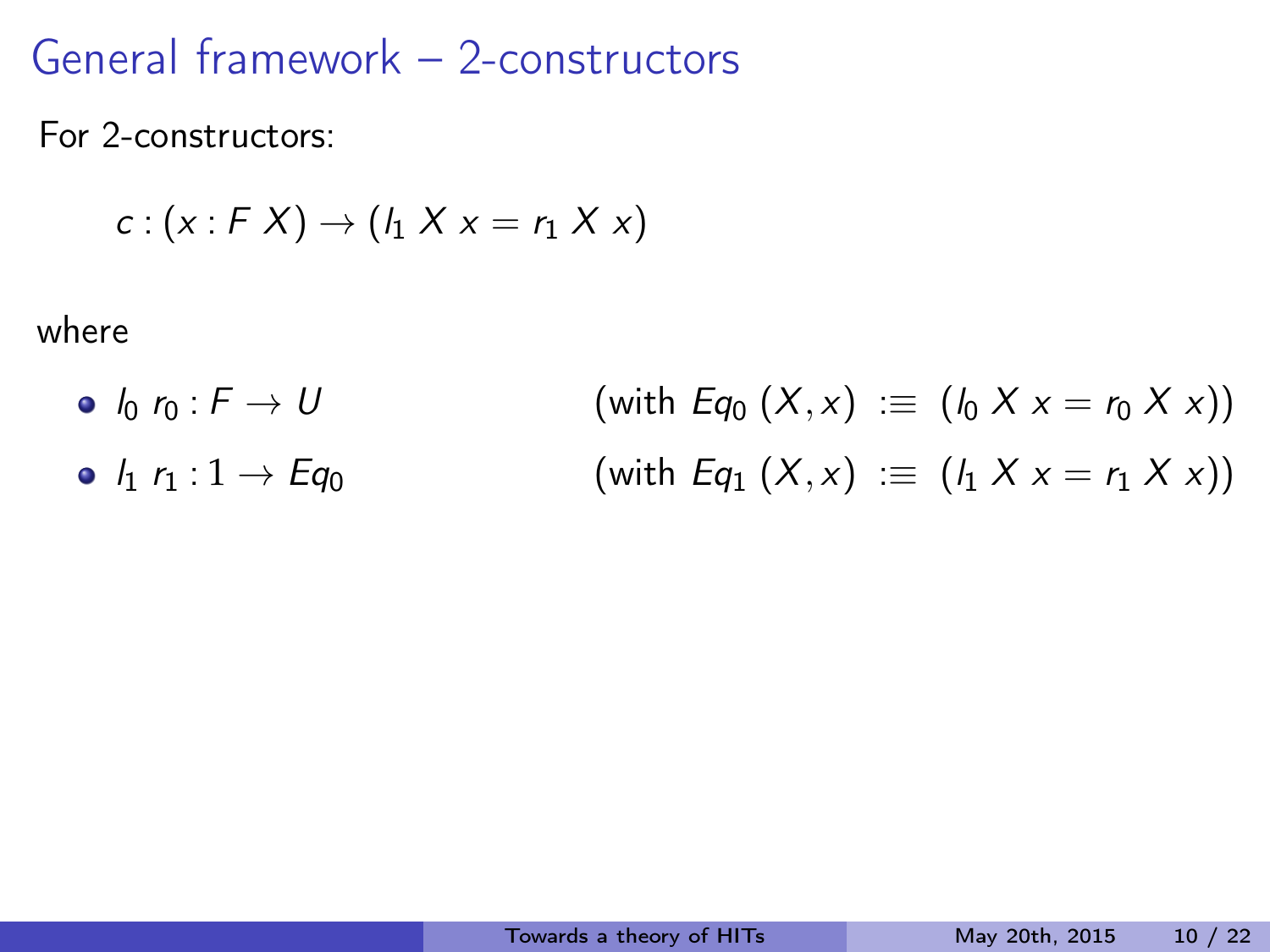### General framework – 3-constructors

For 3-constructors:

$$
c:(x:F X)\to (l_2 X x=r_2 X x)
$$

where

•  $l_0 r_0 : F \to U$  (with  $Eq_0 (X, x) := (l_0 X x = r_0 X x)$ ) •  $l_1 r_1 : 1 \to Eq_0$  (with  $Eq_1 (X, x) := (l_1 X x = r_1 X x)$ ) •  $l_2$   $r_2 : 1 \to Eq_1$  (with  $Eq_2 (X, x) := (l_2 X x = r_2 X x)$ )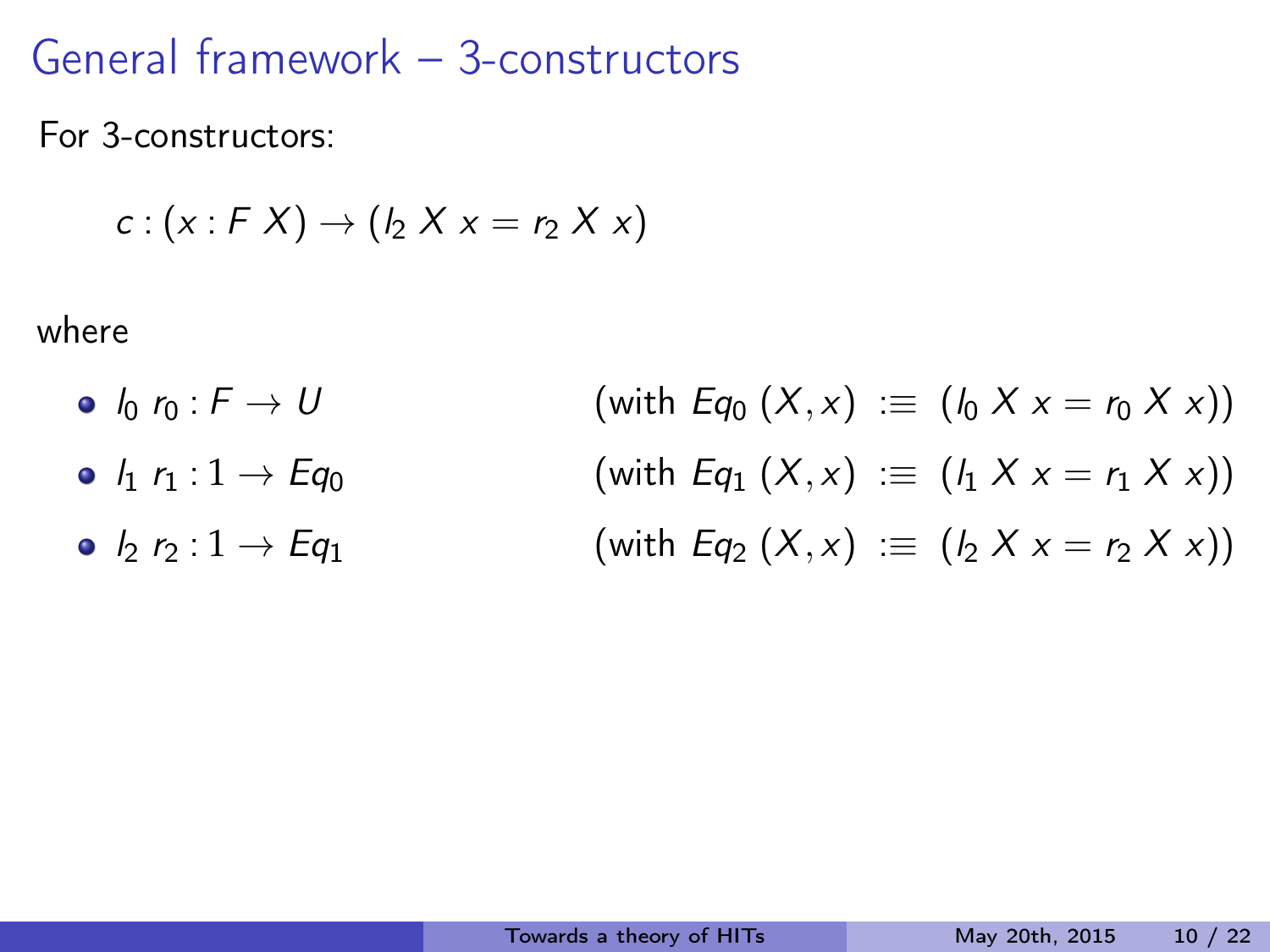General framework –  $(n + 1)$ -constructors For  $(n + 1)$ -constructors:

$$
c:(x:F X)\to (l_n X x=r_n X x)
$$

where

•  $\ln r_0 : F \to U$  (with  $Eq_0 (X, x) := (\ln X x = r_0 X x)$ ) •  $l_1 r_1 : 1 \to Eq_0$  (with  $Eq_1 (X, x) := (l_1 X x = r_1 X x)$ ) •  $l_2$   $r_2 : 1 \to Eq_1$  (with  $Eq_2 (X, x) := (l_2 X x = r_2 X x)$ ) . . . . . .  $\bullet$   $l_n$   $r_n$  : 1  $\rightarrow$  Eq<sub>n-1</sub> (with Eq<sub>n</sub>  $(X, x)$  :  $\equiv$   $(l_n X x = r_n X x)$ )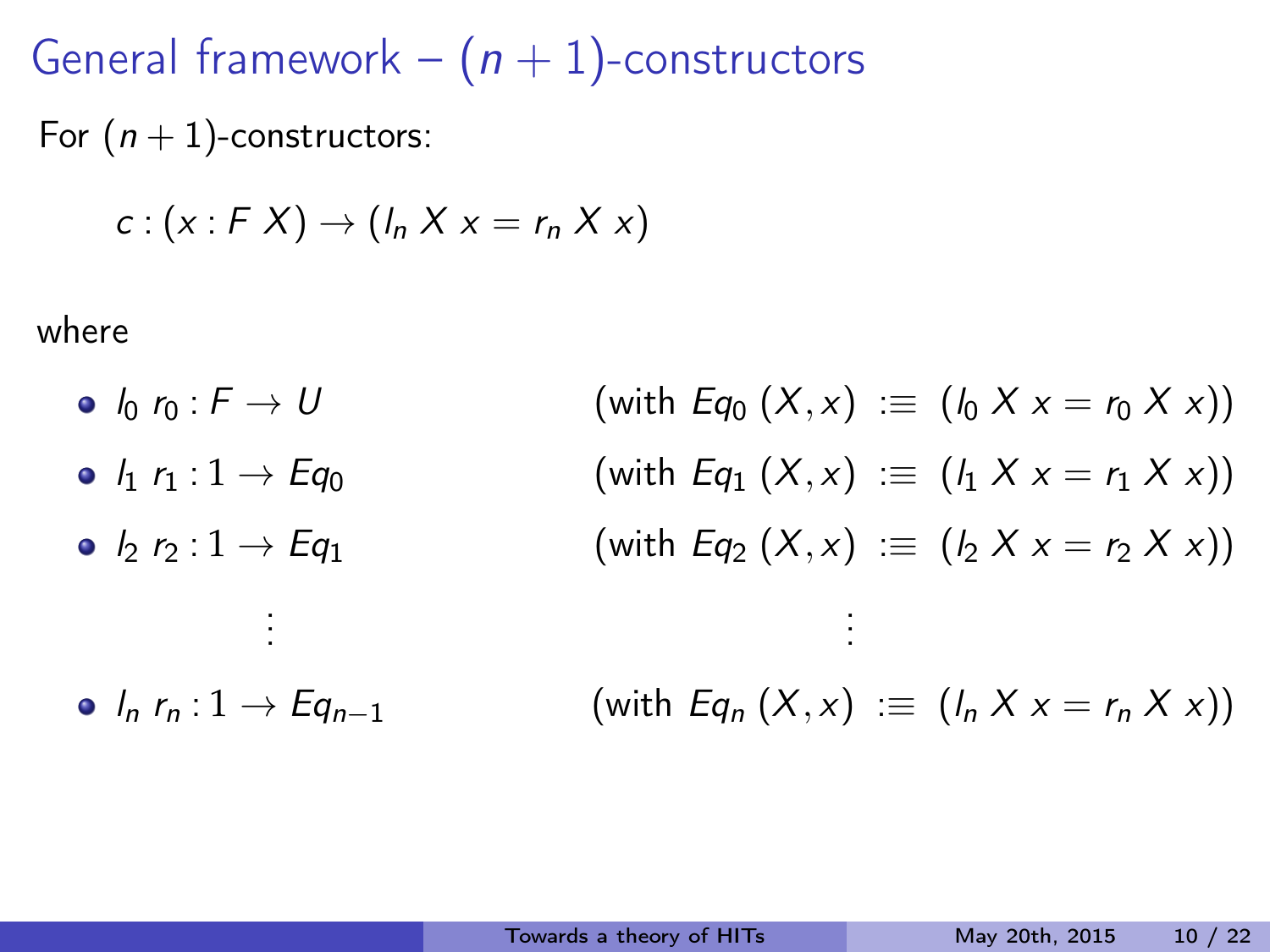Strict positivity – ordinary inductive types

We can't allow any argument functor: it has to be strictly positive:

data Term : Type where  $lam: (Term \rightarrow Term) \rightarrow Term$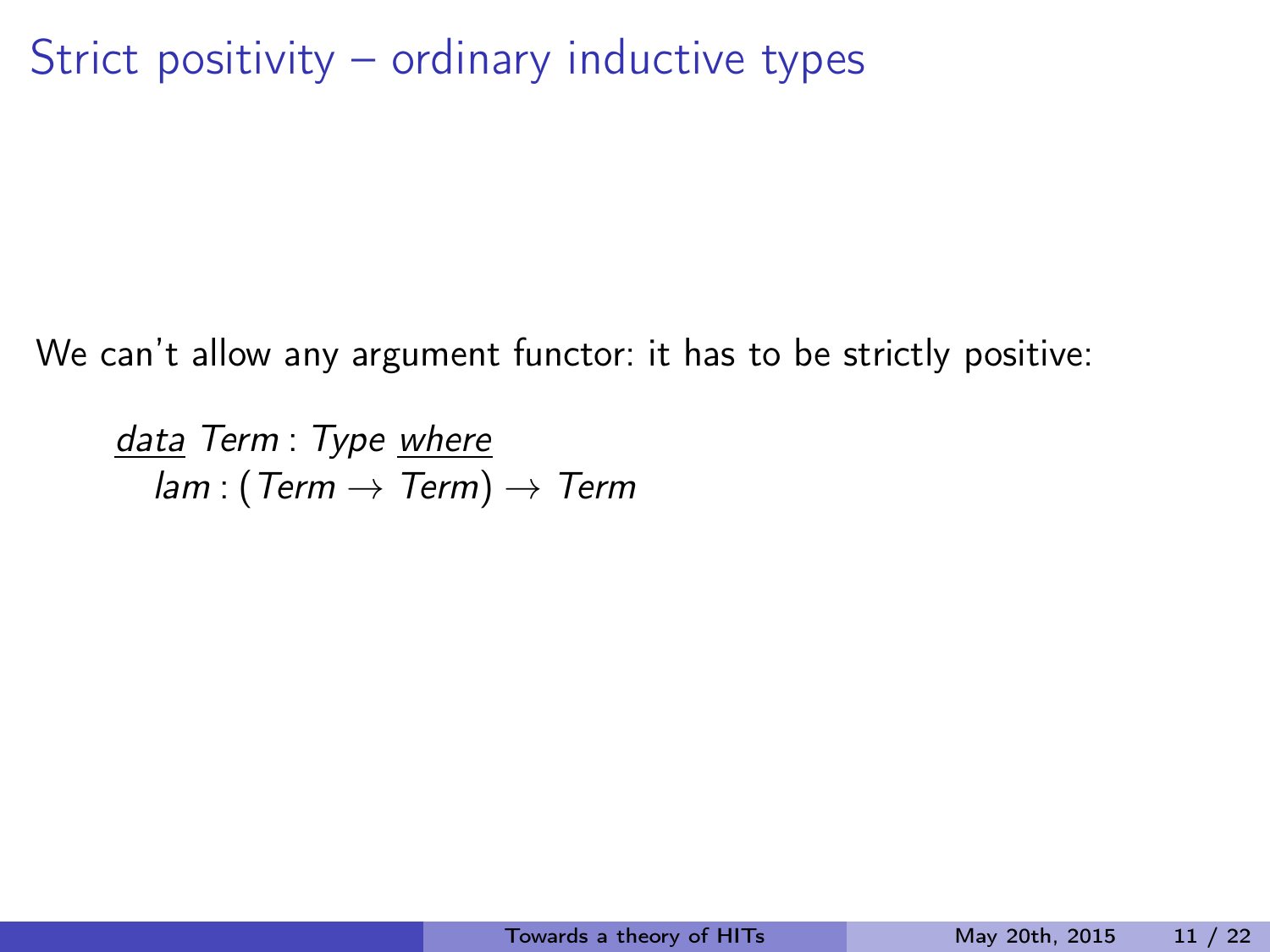Strict positivity – higher inductive types

We can't allow any argument functor: it has to be strictly positive:

data InitialField : Type where 0 : InitialField 1 : InitialField  $+$  : InitialField  $\rightarrow$  InitialField  $\rightarrow$  InitialField  $*$  : InitialField  $\rightarrow$  InitialField  $\rightarrow$  InitialField . . .  $\hspace{0.1 cm} \_^{-1} \hspace{0.1 cm} : (x: \text{\emph{InitialField}}) \rightarrow (x = 0 \rightarrow \bot) \rightarrow \text{\emph{InitialField}}$ . . .

InitialField does not exist:  $-1$  is not strictly positive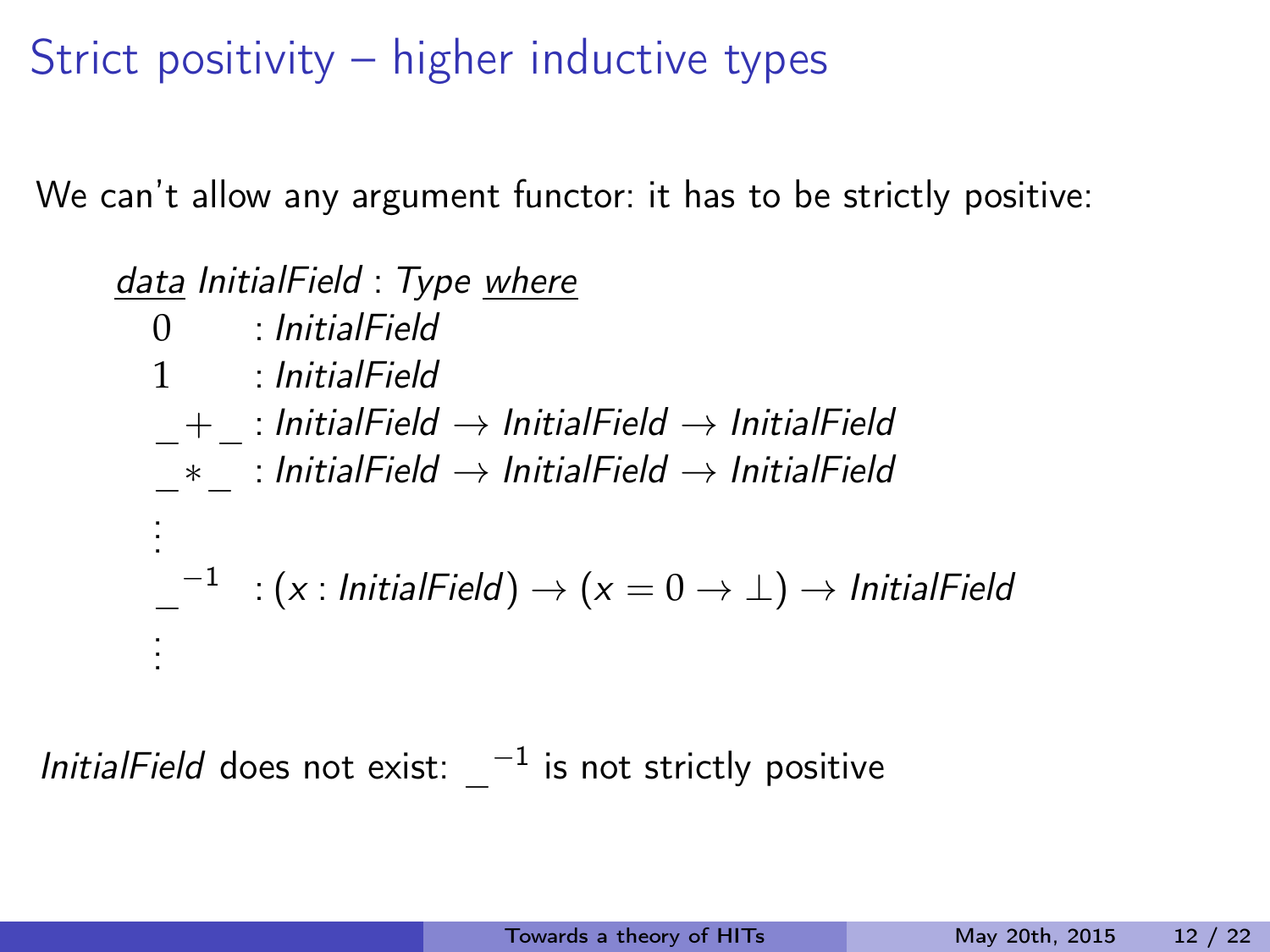#### Type-containers

Strictly positive functors  $Type \rightarrow Type$ : containers

- $\bullet$  Shapes S: Type
- Positions  $T : S \rightarrow Type$

$$
\begin{array}{l} [S \vartriangleleft P]_0 : \mathbb{C} \to \mathit{Type} \\ [S \vartriangleleft P]_0 X := (s : S) \times (P s \to X) \end{array}
$$

$$
\begin{array}{l} [S \vartriangleleft P]]_1:(X \to Y) \to [S \vartriangleleft P]]_0 \ X \to [S \vartriangleleft P]]_0 \ Y \\ [S \vartriangleleft P]]_1 \ f \ (s,t) \ := \ (s,f \circ t) \end{array}
$$

Example:

$$
\begin{aligned}\n\text{const}_A \, X &= \llbracket A \, \triangleleft \, (\lambda a.0) \rrbracket_0 \, X \\
&= A \, \times \, (0 \to X) \\
&= A\n\end{aligned}
$$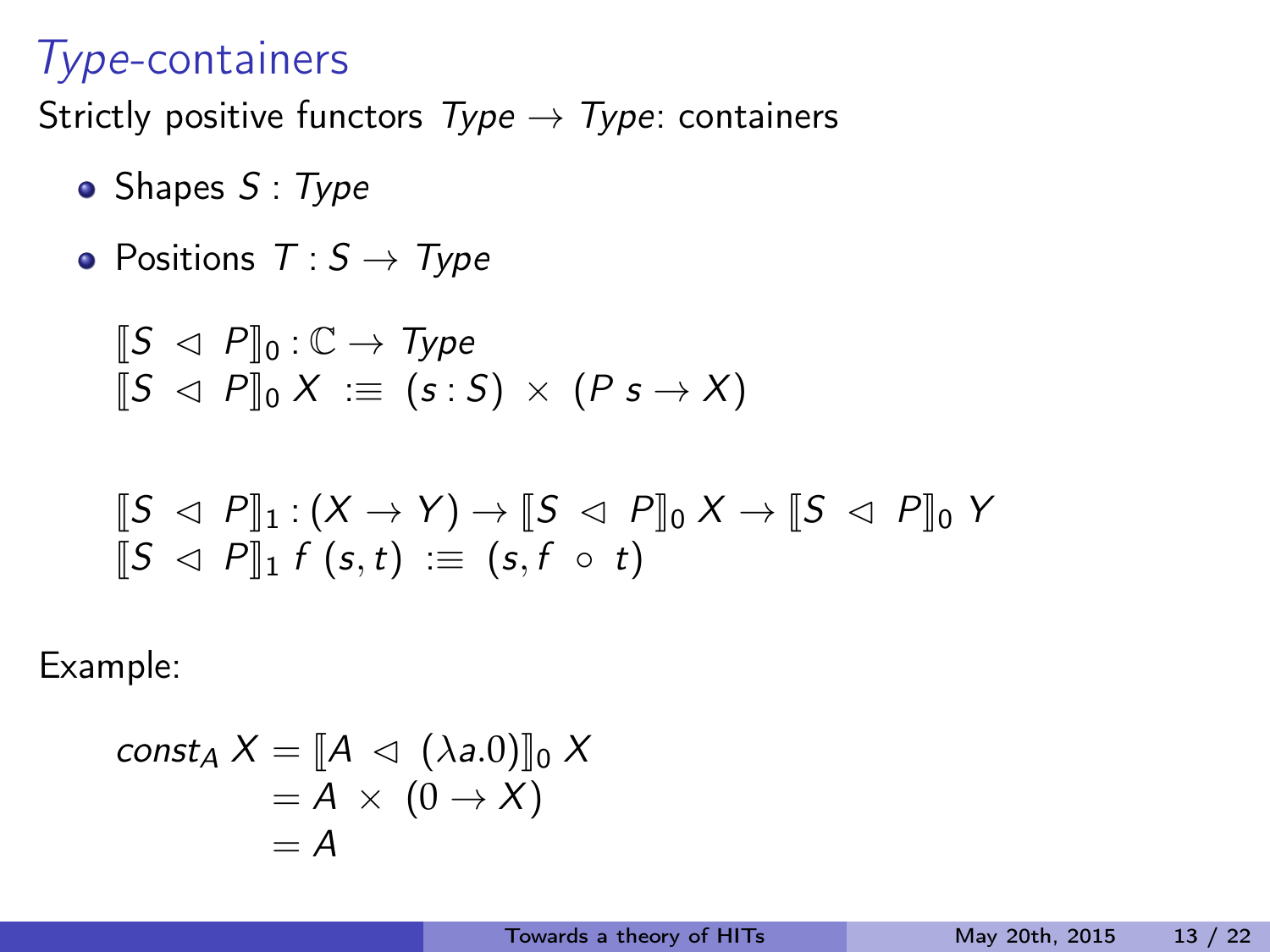### C-containers

Strictly positive functors  $\mathbb{C} \to \mathcal{T}$ ype:  $\mathbb{C}$ -containers (or familially representable)

- $\bullet$  Shapes S: Type
- Positions  $T : S \rightarrow |\mathbb{C}|$

$$
\begin{array}{l} [S \vartriangleleft P]_0 : \mathbb{C} \to \mathit{Type} \\ [S \vartriangleleft P]_0 X := (s : S) \times \mathbb{C} (P s, X) \end{array}
$$

$$
\begin{array}{l} [S \vartriangleleft P]]_1 : \mathbb{C} (X, Y) \to [S \vartriangleleft P]]_0 X \to [S \vartriangleleft P]]_0 Y \\ [S \vartriangleleft P]]_1 f (s, t) := (s, f \circ t) \end{array}
$$

Example (assuming  $0:|\mathbb{C}|$  is initial):

$$
\begin{aligned}\n\text{const}_A \, X &= [\![ A \, \lhd \, (\lambda a.0 ) ]\!]_0 \, X \\
&= A \, \times \, \mathbb{C} \, (0, X) \\
&= A\n\end{aligned}
$$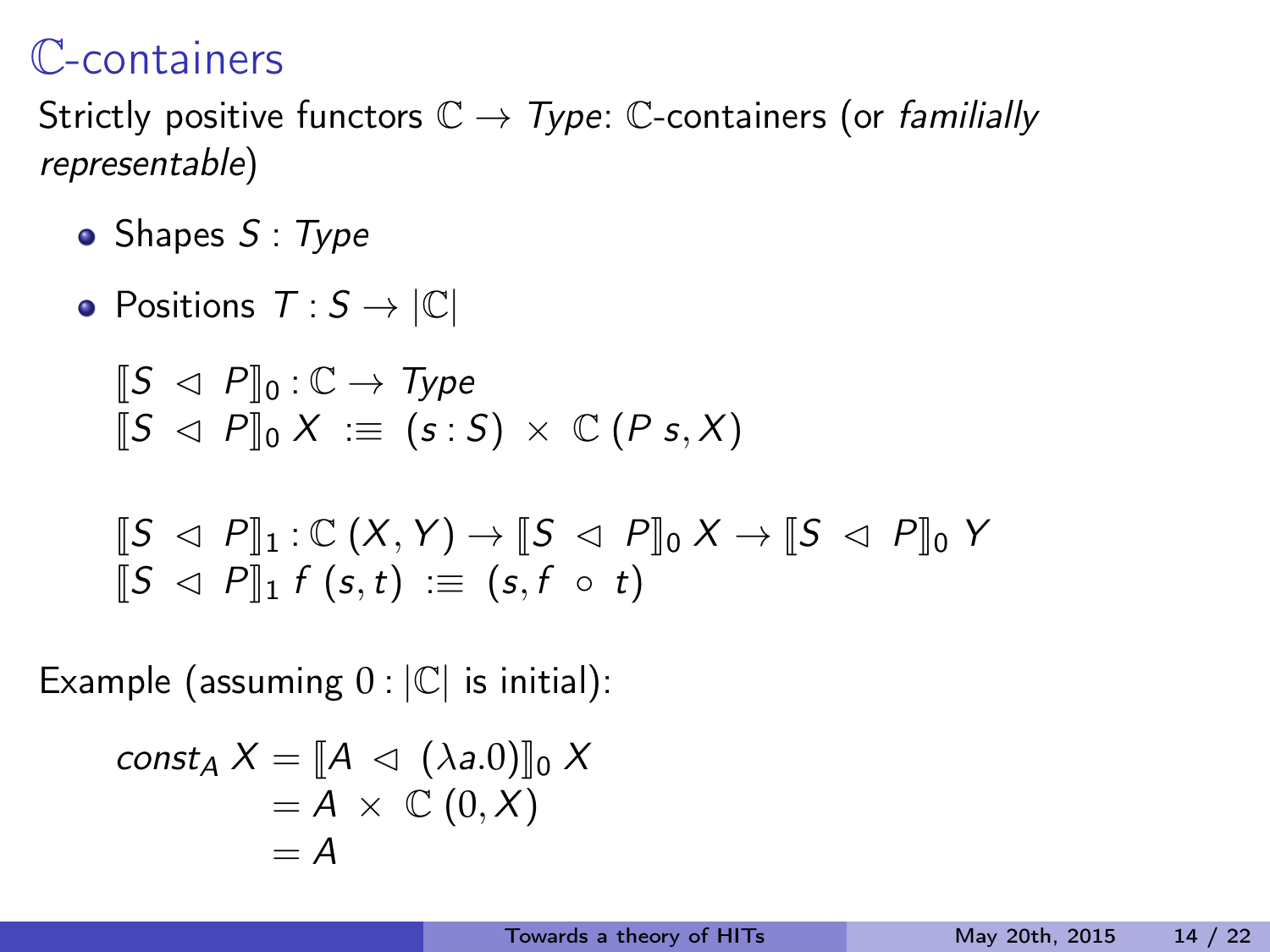### C-container morphisms

- Data for higher constructors requires natural transformations
- Natural transformations between containers: container morphisms:

For containers  $S \triangleleft P$  and  $T \triangleleft Q$ , container morphisms are:

$$
(f : S \to T)
$$
  
×  $(g : (a : S) \to \mathbb{C} (Q (f a), P a))$ 

Container morphisms are complete:

Each container morphism gives rise to a natural transformation and vice versa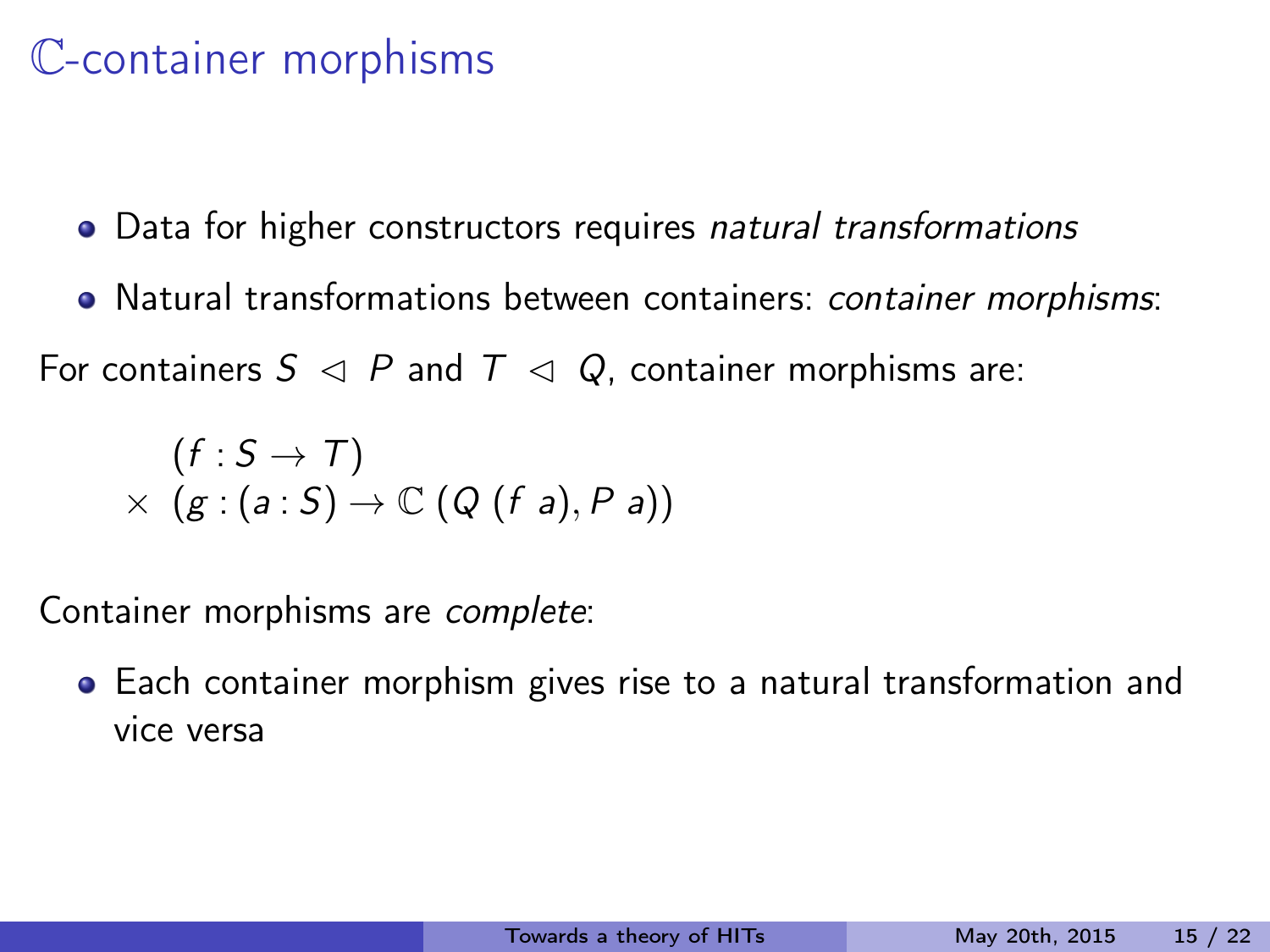## Expressivity of containers

Data for constructors can be given using containers and container morphisms:

- Argument functors are given as containers
- Forgetful functors  $\mathit{U}_{i}$  :  $(\mathit{F}_{i},\mathit{G}_{i})$ -alg  $\rightarrow$   $\mathit{Type}$  can be given as containers if there exist  $L_i \dashv U_i$
- $\bullet$  Data for Eq<sub>n</sub> functors are given as container morphisms
- Eq<sub>n</sub> functors can be given as containers if we have  $(n + 1)$ -HITs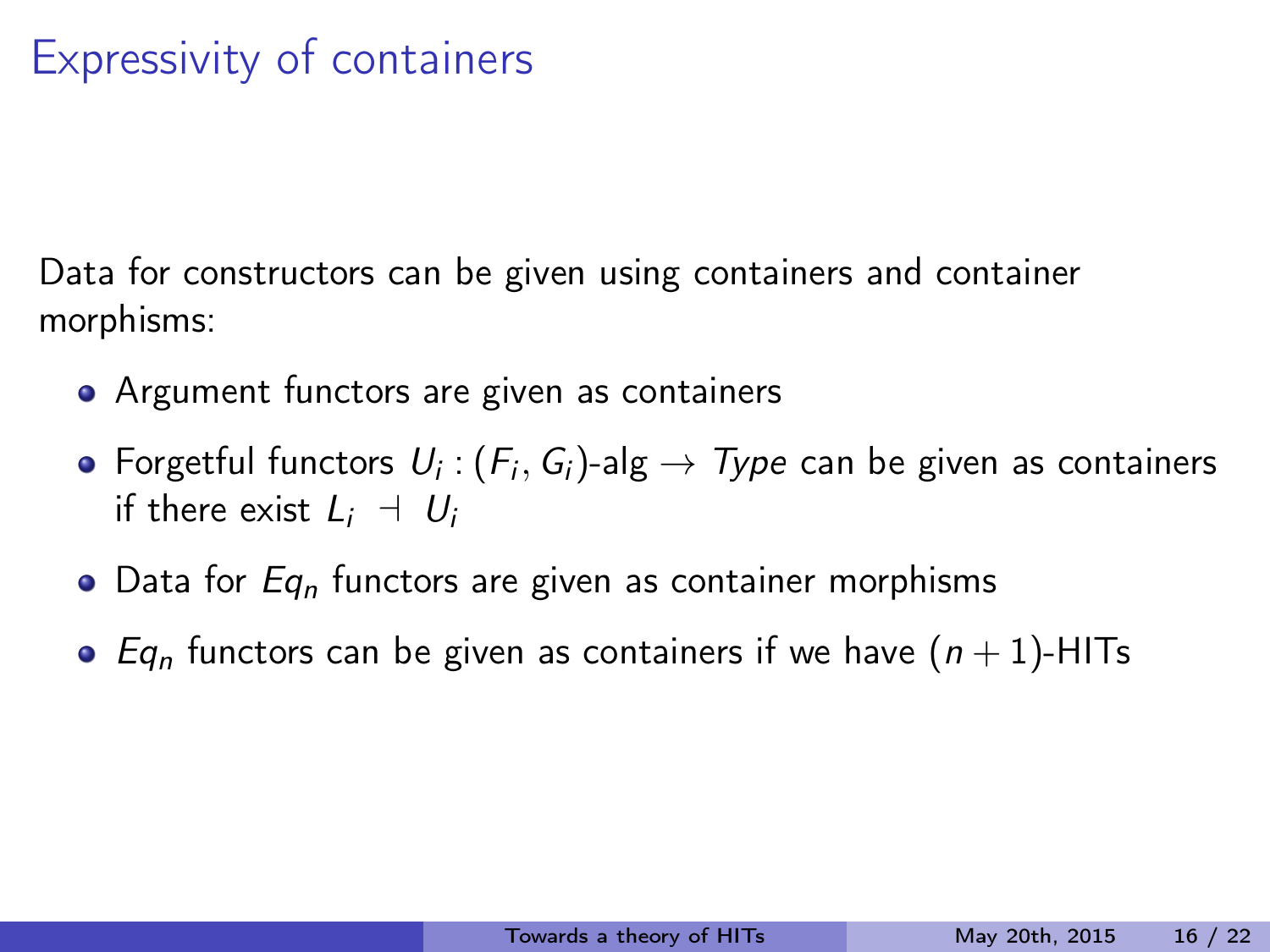# Simplified approach to 1-HITs

In practice, constructor arguments rarely seem to refer to previous constructors.

We can identify a class of 1-HITs where we have:

- 0-constructors which do not depend on other constructors
- 1-constructors which may only depend on 0-constructors in the targets
- No dependencies between the 1-constructors

Examples: circle, suspension, truncation

Non-example: hub-spokes version of the torus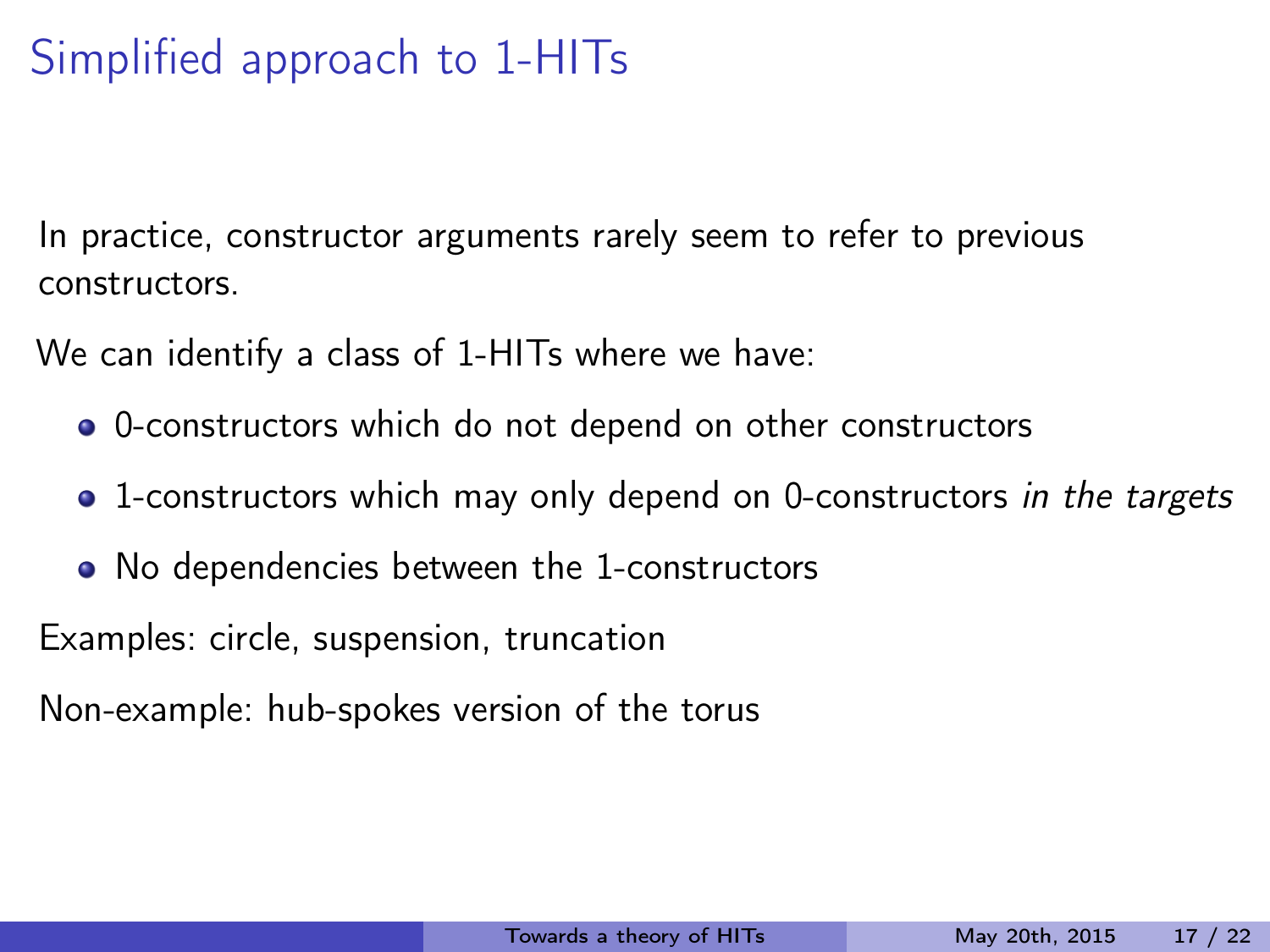# Simplified approach to 1-HITs

If we have:

• 
$$
F_0: Type \rightarrow Type
$$
 with  $U_0: (F_0, G_0)$ -alg  $\rightarrow Type$ 

$$
\bullet\ \ F_1: (F_0, G_0)\text{-alg} \to \mathcal{Ty}pe \ \text{such that}\ F_1 = F_1' \ \circ\ U_0
$$

• . . . where 
$$
F'_1
$$
 :  $Type \rightarrow Type$ 

then

$$
\textit{F}_1 \rightarrow \textit{U}_0 \; \simeq \; \textit{F}_1^\prime \rightarrow \textit{F}_0^*
$$

where  $F_0^*$  is the free monad of  $F_0$ .

This approach has been fully formalised in Agda.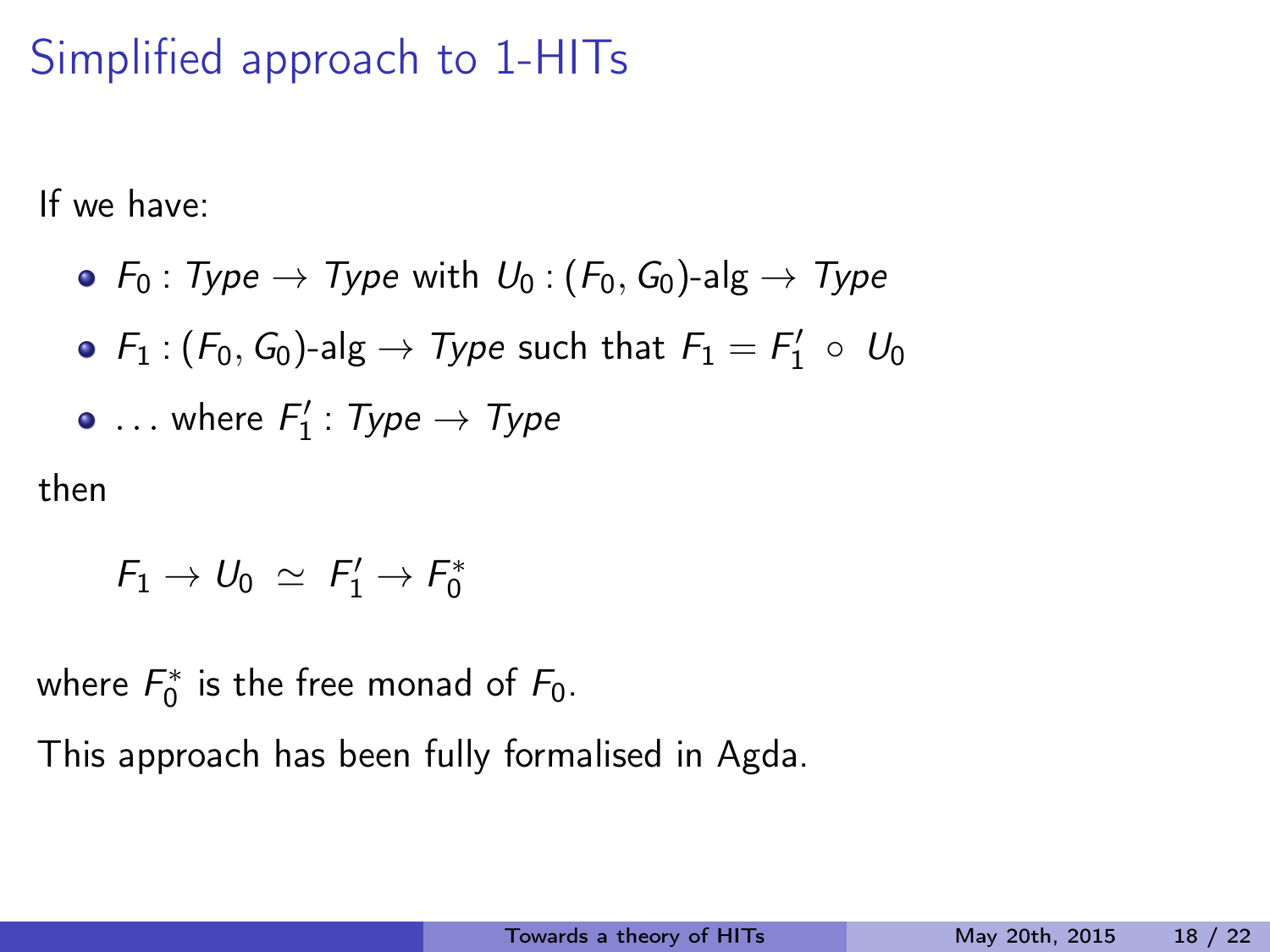#### Coherence

- We can use C-containers to internalise the theory
- We still need to be able to talk about the categories of dependent dialgebras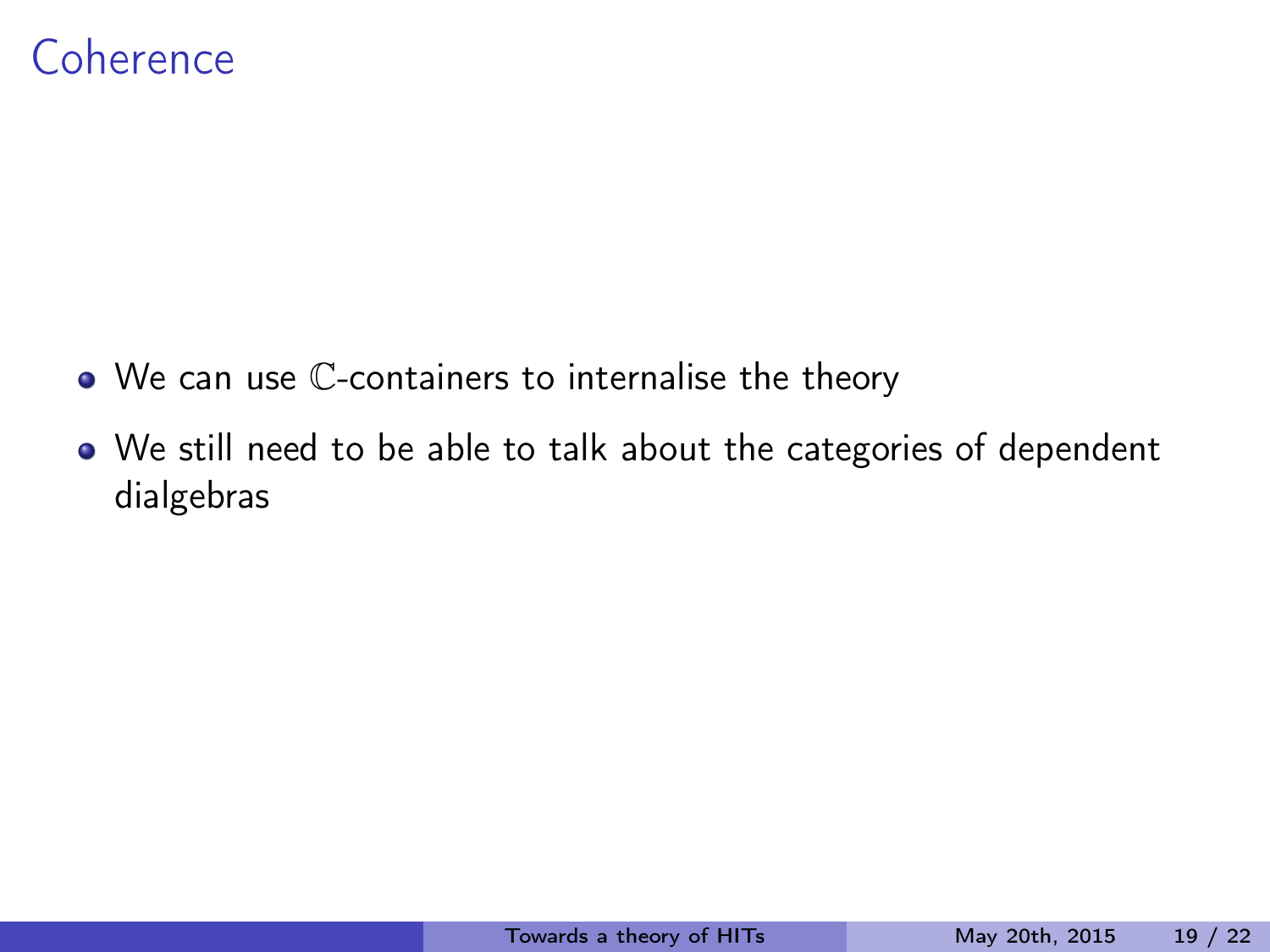### Coherence – Category of dependent dialgebras

Given  $\mathbb C$  a category with functors  $F:\mathbb C\to \mathcal{Ty}$ pe and  $G:\int_{\mathbb C}\ F\to \mathcal{Ty}$ pe, we can consider the category of dialgebras  $(F, G)$ -alg:

• objects:

$$
(X:|\mathbb{C}|) \times (\theta: (x:F X) \to G (X,x))
$$

• morphisms  $(X, \theta) \rightarrow (Y, \rho)$ :

$$
(f: \mathbb{C} (X, Y))
$$
  
× (comm: (x: F X) → G (f, refl) ( $\theta x$ ) =  $\rho$  (F f x))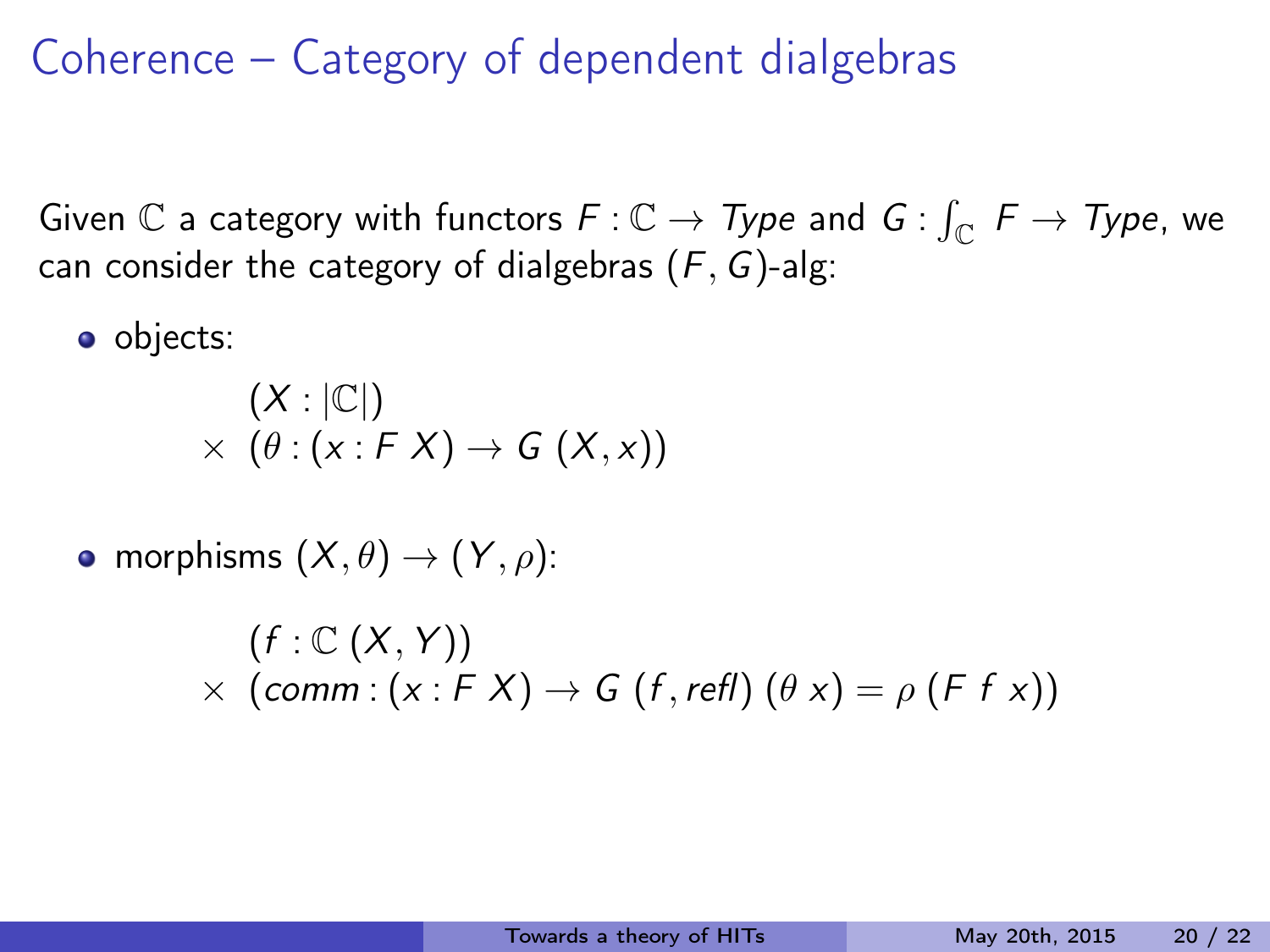### Coherence

- We can use C-containers to internalise the theory
- We still need to be able to talk about the categories of dependent dialgebras

Design choices:

- Define the categories with *strict* equality and possibly lose some expressivity (e.g. the torus)
- Work with appropriately defined  $(\infty, 1)$ -categories and deal with the coherence issues, that increase with the number of constructors